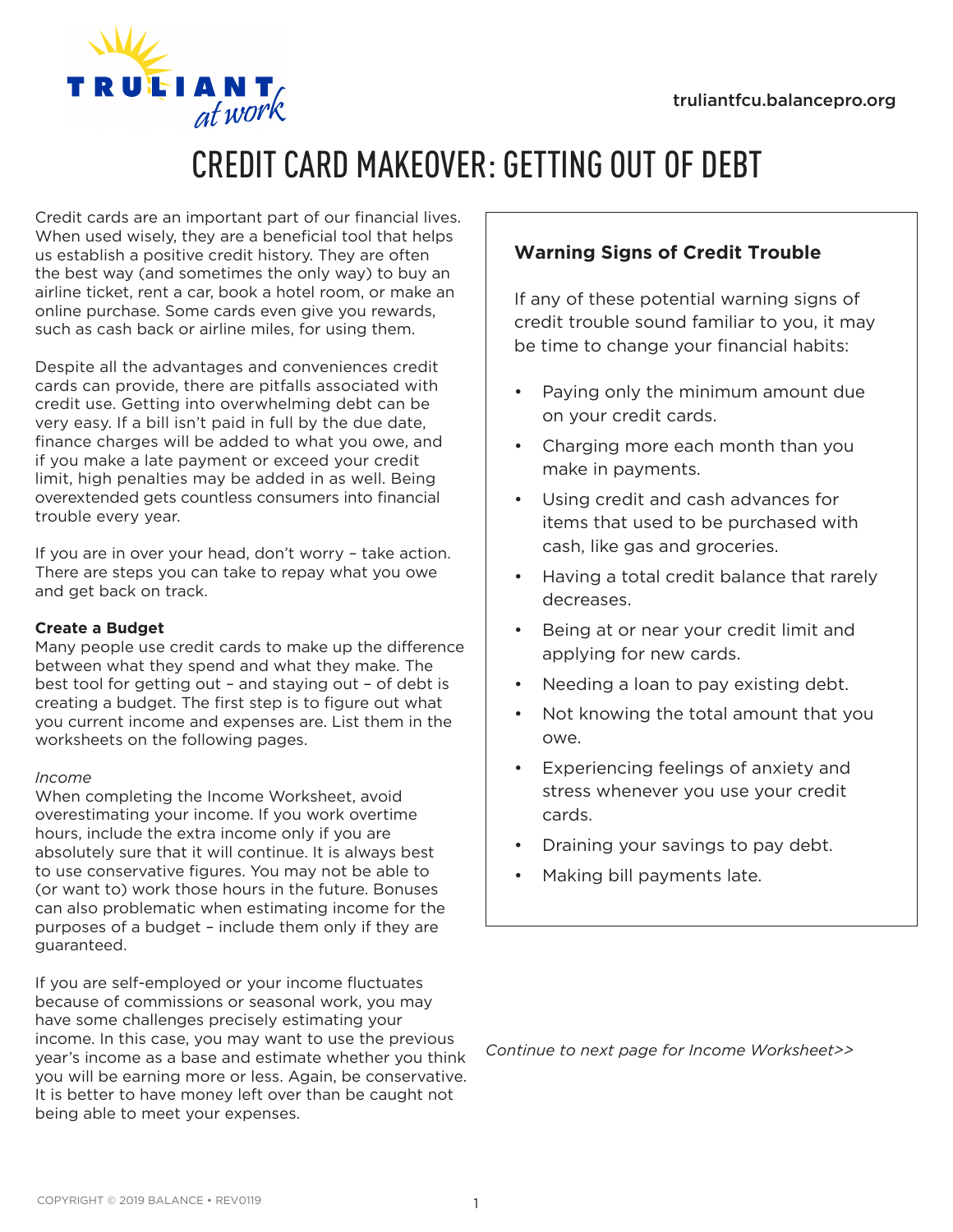

| <b>Income Worksheet</b>      |       |            |  |  |  |
|------------------------------|-------|------------|--|--|--|
| Source                       | Gross | <b>Net</b> |  |  |  |
| Job                          |       |            |  |  |  |
| Spouse's job                 |       |            |  |  |  |
| Part-time job                |       |            |  |  |  |
| Rental/room & board received |       |            |  |  |  |
| Commissions/bonuses          |       |            |  |  |  |
| Tax refunds                  |       |            |  |  |  |
| Investment income            |       |            |  |  |  |
| Government benefits          |       |            |  |  |  |
| Unemployment insurance       |       |            |  |  |  |
| Child support/alimony        |       |            |  |  |  |
| Support from family/friends  |       |            |  |  |  |
| Other                        |       |            |  |  |  |
| Other                        |       |            |  |  |  |
| Other                        |       |            |  |  |  |
| Total Income                 |       |            |  |  |  |

#### *Expenses*

It can be time-consuming to analyze all of your expenses, but it is important to be as accurate as possible. Underestimating can mean a shortfall that winds up on your credit cards. Some expenses, such as a car payment, are fixed, while others vary. Little expenditures, like coffee and snacks, can add up to a lot, but are hard to estimate if you don't keep track of them. Taking the time to write down all of your purchases for at least a month can help you come up with accurate figures. To calculate a per month amount for variable expenses, total up what you spend for the year and divide by twelve.

Don't forget about savings. Not only do you want to save for specific goals, like retirement, but it is a good idea to establish an emergency savings fund as well. Life is unexpected, and having three to six months worth of basic living expenses set aside in a savings account can enable you to bounce back from a crisis without having to rely on credit cards. Set a target date for having this safety net in place, and factor the monthly amount needed into your budget.

Note: You do not need to list your debt payments in the Expenses Worksheet because you will be listing them later.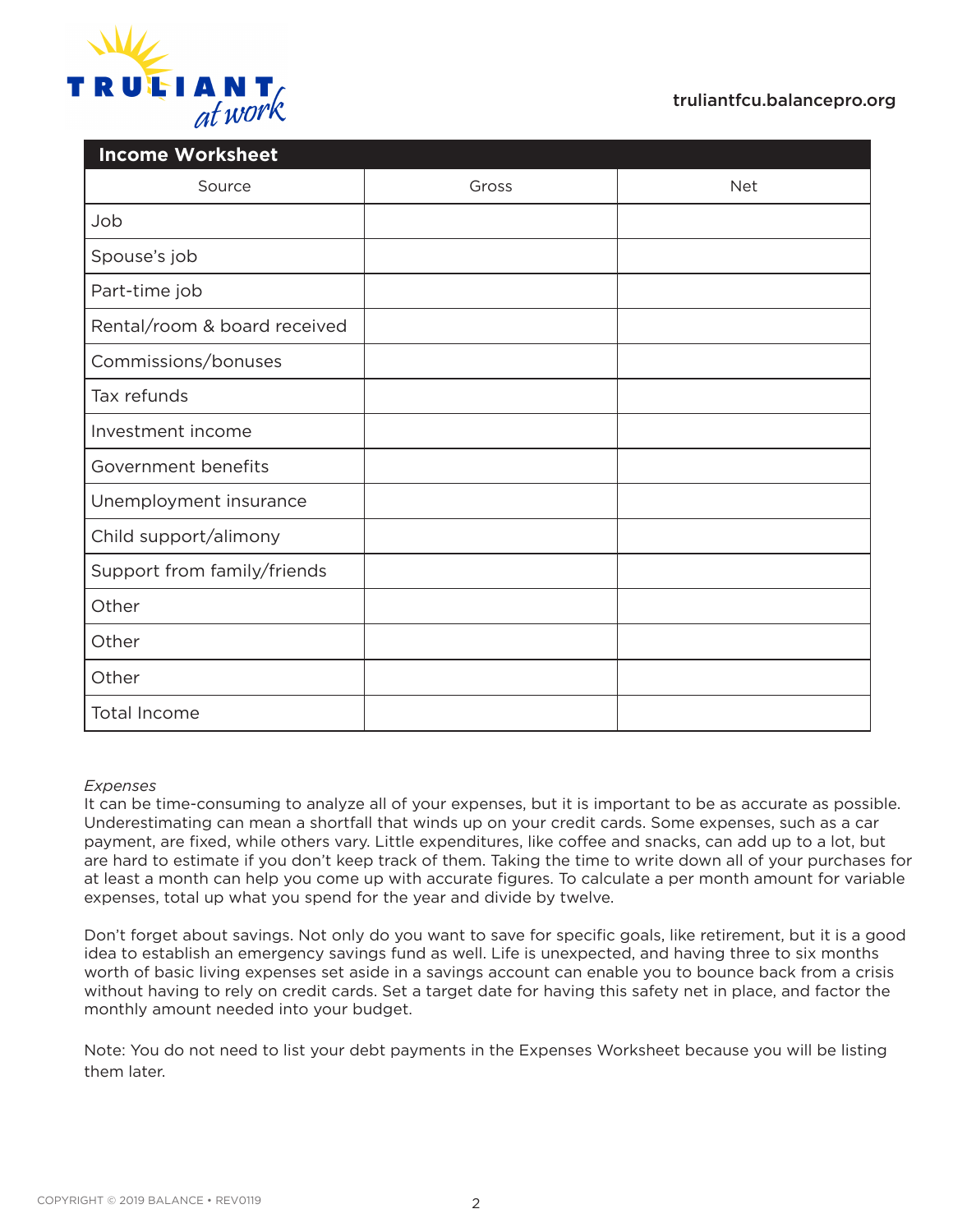

| <b>Expenses Worksheet</b>    |                |                 |                              |                |                 |  |  |
|------------------------------|----------------|-----------------|------------------------------|----------------|-----------------|--|--|
| <b>Essential Expense</b>     | <b>Current</b> | <b>Proposed</b> | <b>Discretionary Expense</b> | <b>Current</b> | <b>Proposed</b> |  |  |
| Rent/mortgage                |                |                 | Internet access              |                |                 |  |  |
| 2nd Mortgage                 |                |                 | Movies/video rentals         |                |                 |  |  |
| HOA (association dues)       |                |                 | Cable/satellite              |                |                 |  |  |
| Property taxes               |                |                 | Dining out                   |                |                 |  |  |
| Homeowner's insurance        |                |                 | Sports/hobbies/clubs         |                |                 |  |  |
| Renter's insurance           |                |                 | Gym                          |                |                 |  |  |
| Gas/electric (average)       |                |                 | Storage fees                 |                |                 |  |  |
| Water/sewer/garbage          |                |                 | Vacations/travel             |                |                 |  |  |
| Telephone                    |                |                 | Books/music/dvds             |                |                 |  |  |
| Home maintenance             |                |                 | Clothing purchases           |                |                 |  |  |
| Groceries                    |                |                 | Laundry/dry cleaning         |                |                 |  |  |
| Household items              |                |                 | Beauty/barber                |                |                 |  |  |
| Health insurance             |                |                 | Pool/hot tub service         |                |                 |  |  |
| Prescriptions/doctor visits  |                |                 | Gardening                    |                |                 |  |  |
| Car payment #1               |                |                 | Monitored alarm              |                |                 |  |  |
| Car payment #2               |                |                 | Gifts/cards                  |                |                 |  |  |
| Gasoline                     |                |                 | Cell phone/pager             |                |                 |  |  |
| Maintenance/repairs          |                |                 | Banking fees/postage         |                |                 |  |  |
| Auto insurance               |                |                 | Cigarettes/alcohol           |                |                 |  |  |
| Auto registration            |                |                 | Religious/charity            |                |                 |  |  |
| Tolls/parking/mass transit   |                |                 | Pet care                     |                |                 |  |  |
| Daycare/babysitting          |                |                 | Other                        |                |                 |  |  |
| Alimony/child support        |                |                 | Other                        |                |                 |  |  |
| Tuition/lessons              |                |                 | Other                        |                |                 |  |  |
| Student loans                |                |                 | Other                        |                |                 |  |  |
| Taxes (monthly<br>repayment) |                |                 | Other                        |                |                 |  |  |
| Life insurance               |                |                 | Other                        |                |                 |  |  |
| Union dues                   |                |                 | Other                        |                |                 |  |  |
| <b>TOTAL</b>                 |                |                 | <b>TOTAL</b>                 |                |                 |  |  |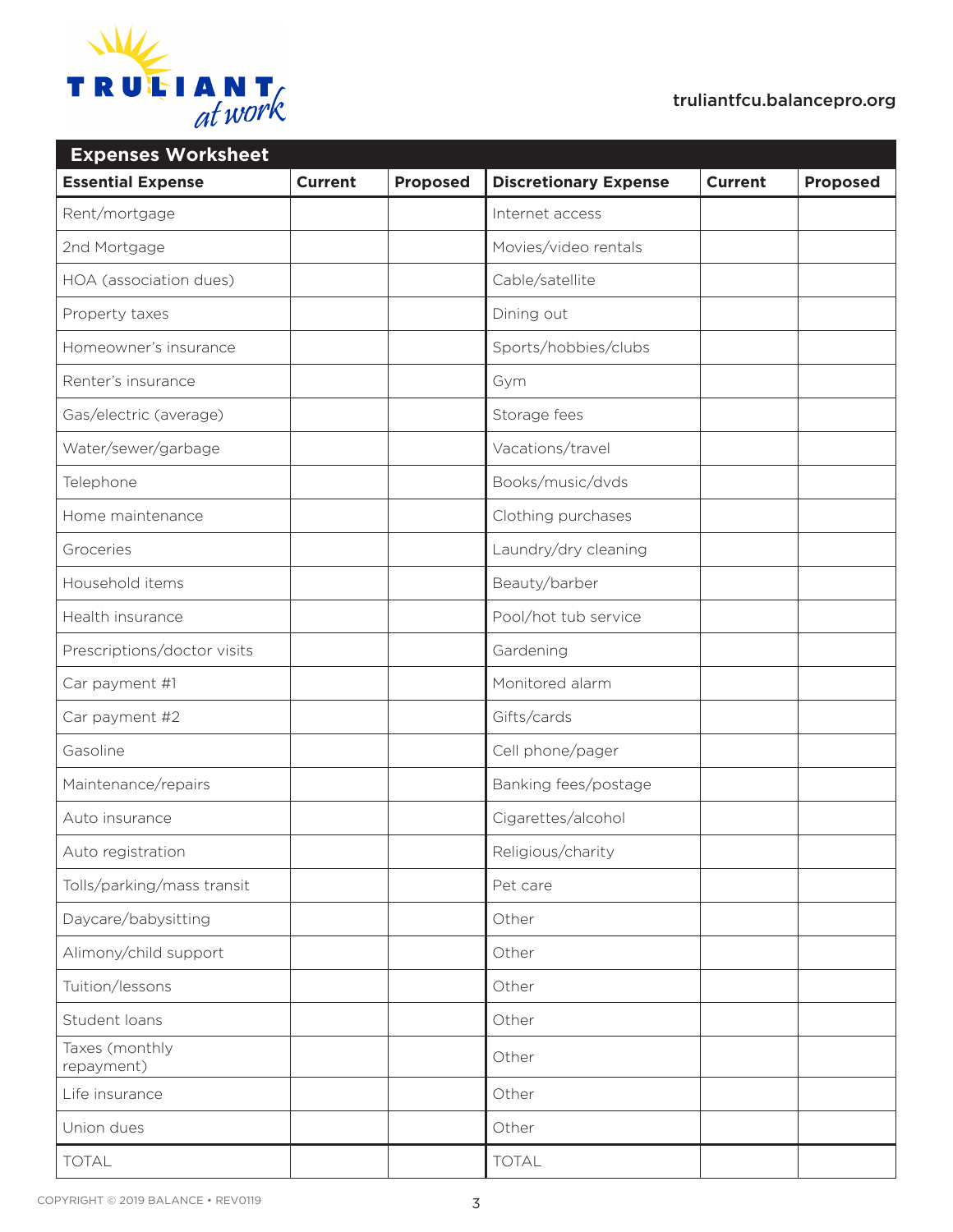

*Debt*

Now it is time to confront your debt. Use the form below to list your creditors and add up your balances. By knowing how much you owe, you'll be better prepared to commit the funds necessary to become debt free.

| Debt Worksheet |                  |                    |         |  |
|----------------|------------------|--------------------|---------|--|
| Creditor Name  | Interest<br>Rate | Monthly<br>Payment | Balance |  |
| $\mathbf{1}$   |                  |                    |         |  |
| $\overline{2}$ |                  |                    |         |  |
| $\mathsf 3$    |                  |                    |         |  |
| $\overline{4}$ |                  |                    |         |  |
| 5              |                  |                    |         |  |
| 6              |                  |                    |         |  |
| 7              |                  |                    |         |  |
| $\,8\,$        |                  |                    |         |  |
| $\mathsf{9}$   |                  |                    |         |  |
| $10$           |                  |                    |         |  |
| 11             |                  |                    |         |  |
| 12             |                  |                    |         |  |
| 13             |                  |                    |         |  |
| 14             |                  |                    |         |  |
| 15             |                  |                    |         |  |

## *The Bottom Line*

After you have listed everything, subtract your expenses and debt payments from your income. If the result is positive, congratulations – you're on the right track. If it is negative, you will need to take action and increase your income and/or decrease your expenses to tackle that obstacle.

| <b>Bottom Line Worksheet</b> |                                    |                                    |                              |                |
|------------------------------|------------------------------------|------------------------------------|------------------------------|----------------|
| Monthly Net<br>Income        | <b>Total Essential</b><br>Expenses | Total<br>Discretionary<br>Expenses | <b>Total Debt</b><br>Payment | <b>Balance</b> |
|                              |                                    |                                    |                              |                |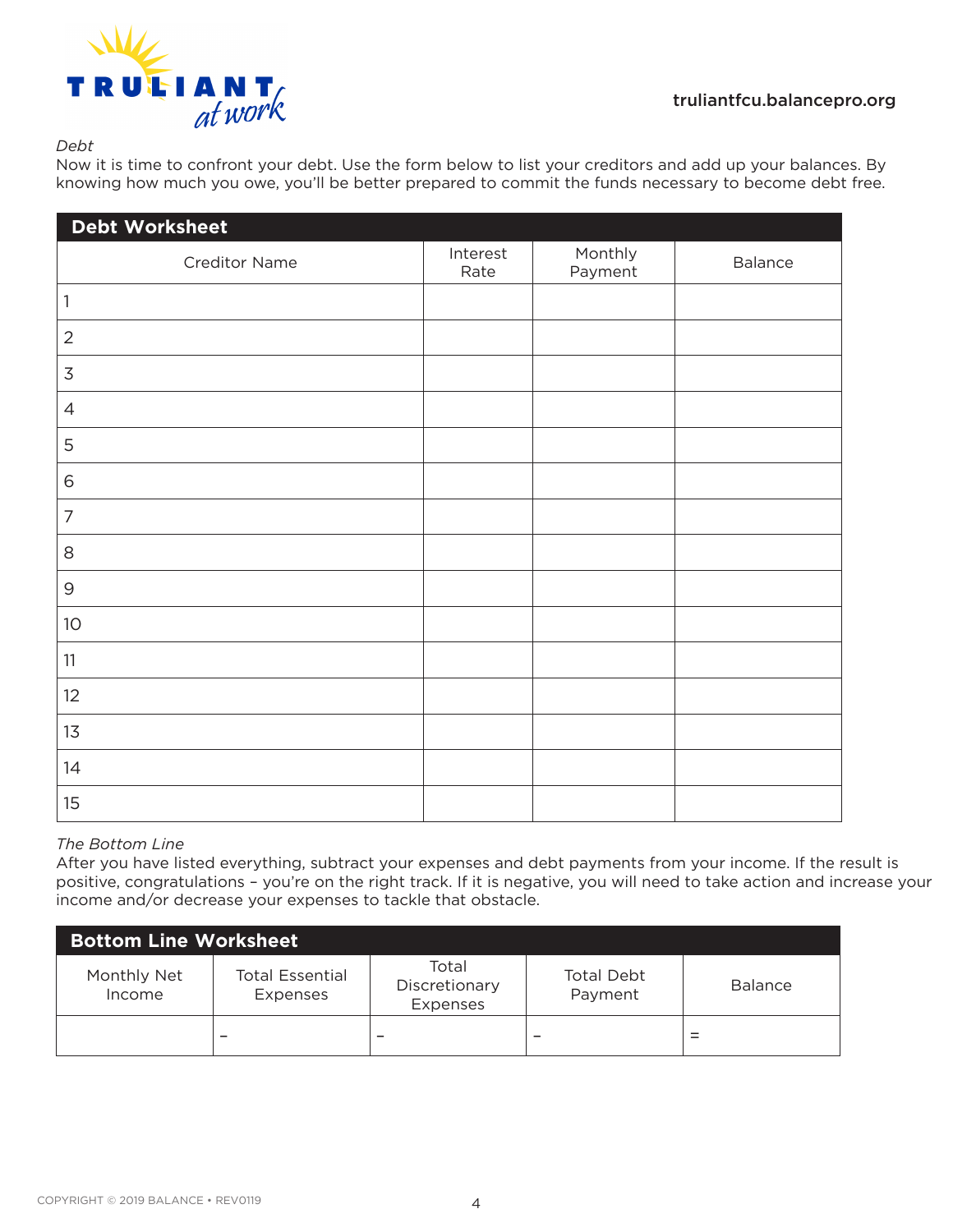

#### **Controlling Spending Urges**

In order for your budget to be helpful, you need to follow it! That can be easier said than done when you are standing in front of a shiny new item in a store. The following are some tips on how to controlling spending urges and prevent the overuse of plastic:

In places where you are worried you will overspend, leave your debit and credit cards at home and just bring cash. You cannot spend more cash than you have.

Avoid shopping as a social activity. It is easy to get sucked into the excitement of buying something when you are with a friend.

For each potential purchase, ask yourself if the item is essential. If it is not, wait 24 hours and see if you still want it.

Allow yourself to have small, affordable rewards for sticking to your budget. Budgeting is like dieting – if you don't leave room for any indulgences, it will be hard to stick with it.

If all else fails, cancel your credit cards. Having and using credit responsibly is essential to having a good credit score. But if you are unable to control your credit usage, it may be better to close the cards and take a hit to your score than get further into debt.

#### **Delete Your Debt**

Creating a budget can help you avoid getting into debt in the future, but what about the debt that you have now? Having debt can not only absorb a significant portion of your income each month but also cost you thousands of dollars in interest payments. Conversely, paying off your debt can provide a feeling of relief and give you more money for other things, like savings.

There are two basic methods of accelerating debt repayment. One is to increase your payments. Minimum payments are often set very low, so it could be years before you are debt free if that is all you pay. If you have multiple accounts, you will save more money by being systematic and focusing your extra payments on one creditor at a time instead of sending a little extra to all of your creditors. (Of course, you should continue to make minimum payments to everyone.) Many people like to start with the debt with the lowest balance because it will be paid off the soonest, providing gratification that makes it easier to keep going. However, you will save the most money by starting with the debt with the highest interest rate. Once the first debt is paid off, put that money toward the debt with

next lowest balance or highest interest rate and so on until all of your accounts are paid off.

The other method is to lower your interest rates. There are several ways that you may be able to get lower interest rates, including:

Asking the creditors directly to lower the interest rates. Creditors are usually more willing to do this if you have made your payments on time. Of course, they may still say no, but it does not hurt to ask.

Transferring your balances to a card with a lower interest rate. (However, as discussed later, doing this often can hurt your credit score.)

Getting a consolidation loan. Whether you can get one will depend on your credit score, income, and current level of debt.

Paying off existing debt with a home equity line/ loan or cash out refinance (where you refinance your mortgage for more than you owe): The interest rate is usually lower than for other debt, and the interest is tax deductible. However, it is important to remember that you are increasing your mortgage payments, and you will lose your home if you cannot make them.

Participating in a Debt Management Plan, in which creditors offer lower interest rates in exchange for going through counseling and closing your accounts.

If you are thinking about a balance transfer, consolidation loan, home equity line/loan, or cash out refinance, remember that you are using debt to pay off debt. If you start using and carrying a balance on old cards, you are actually increasing your level of debt, not decreasing it. These options work best if you are committed to not taking on more debt.

These two methods of accelerating debt repayment are not mutually exclusive. In fact, it is a good idea to try to increase your payments and lower your interest rates at the same time.

#### **Improving Your Credit Standing**

All of your credit activity is tracked by your credit report, which is compiled by three credit bureaus: Equifax, Experian and TransUnion. For each credit card, loan, and/or other credit account that you have, your report shows who it is with, your payment history, the initial amount borrowed (for loans) or credit limit (for revolving credit, like credit cards), the current amount owed, and when it was opened/taken out. Your report also shows if you have experienced any credit-